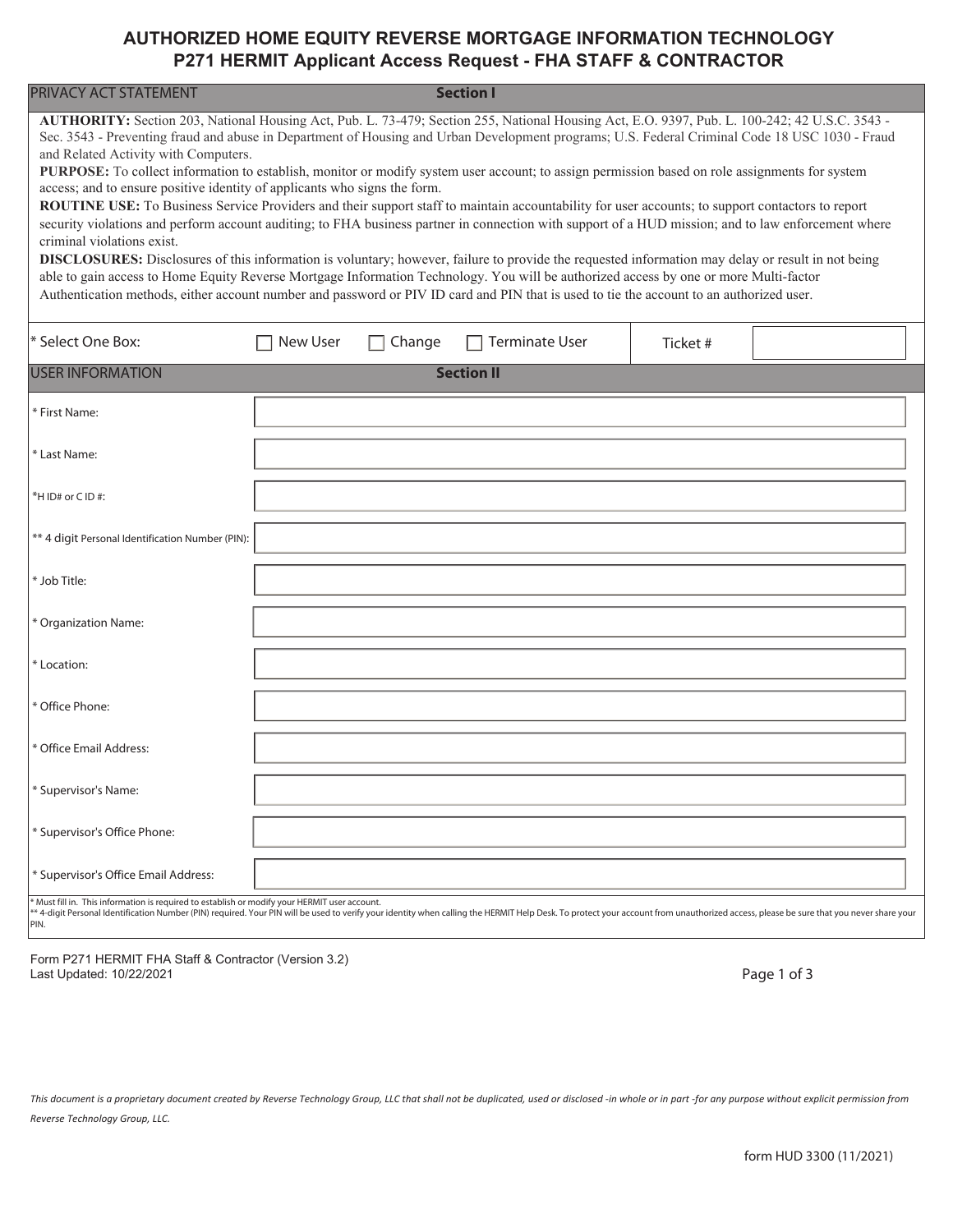## **AUTHORIZED HOME EQUITY REVERSE MORTGAGE INFORMATION TECHNOLOGY P271 HERMIT Applicant Access Request - FHA STAFF & CONTRACTOR**

| <b>APPLICATION ACCESS TYPE</b>                                                                                     | <b>Section III</b>                                                                                                                                                                                                                                                                                                                                                                  |  |  |  |  |
|--------------------------------------------------------------------------------------------------------------------|-------------------------------------------------------------------------------------------------------------------------------------------------------------------------------------------------------------------------------------------------------------------------------------------------------------------------------------------------------------------------------------|--|--|--|--|
|                                                                                                                    |                                                                                                                                                                                                                                                                                                                                                                                     |  |  |  |  |
| <b>Accounting Module (AM)</b>                                                                                      | <b>Servicing Module (SM) - Notes</b>                                                                                                                                                                                                                                                                                                                                                |  |  |  |  |
| HUD Accounting User                                                                                                | <b>HUD Read Only</b>                                                                                                                                                                                                                                                                                                                                                                |  |  |  |  |
| HUD Accounting Contractor                                                                                          | <b>HUD NSC Staff</b><br><b>HUD NSC Manager</b>                                                                                                                                                                                                                                                                                                                                      |  |  |  |  |
| HUD Accounting Supervisory User                                                                                    | HUD NSC Contractor - Customer Service                                                                                                                                                                                                                                                                                                                                               |  |  |  |  |
| HUD Program Area Report User<br>Premiums (70)<br>Claims (13)<br>Notes (22)<br><b>GLD Accounting Ops Contractor</b> | HUD NSC Contractor - Documentation<br>HUD NSC Contractor - Release<br>HUD NSC Contractor - Release Supervisor<br>HUD NSC Contractor - Default<br>HUD NSC Contractor - Cash<br>HUD NSC Contractor - First Mortgage<br>HUD NSC Contractor - Cash Supervisor<br>HUD NSC Contractor - Supervisor/Management<br>* Responsible Party:<br>Yes<br>No<br>HUD NSC Contractor - P&P Specialist |  |  |  |  |
| <b>Servicing Module (SM) - Claims</b>                                                                              | <b>Servicing Module (SM) - Premiums</b>                                                                                                                                                                                                                                                                                                                                             |  |  |  |  |
| $\Box$ HUD Read Only                                                                                               | <b>HUD Read Only</b>                                                                                                                                                                                                                                                                                                                                                                |  |  |  |  |
| Claims Staff<br>П                                                                                                  | SF Premium Staff                                                                                                                                                                                                                                                                                                                                                                    |  |  |  |  |
| □ Claims Manager I                                                                                                 | SF Premium Manager                                                                                                                                                                                                                                                                                                                                                                  |  |  |  |  |
| Claims Manager II                                                                                                  |                                                                                                                                                                                                                                                                                                                                                                                     |  |  |  |  |
| Claims A/R                                                                                                         |                                                                                                                                                                                                                                                                                                                                                                                     |  |  |  |  |
| <b>Financial Manager</b>                                                                                           |                                                                                                                                                                                                                                                                                                                                                                                     |  |  |  |  |
| Comments:                                                                                                          |                                                                                                                                                                                                                                                                                                                                                                                     |  |  |  |  |
| Form P271 HERMIT FHA Staff & Contractor (Version 3.2)<br>Last Updated: 10/22/2021                                  | $P$ <sub>200</sub> $2$ of 3                                                                                                                                                                                                                                                                                                                                                         |  |  |  |  |

*This document is a proprietary document created by Reverse Technology Group, LLC that shall not be duplicated, used or disclosed -in whole or in part -for any purpose without explicit permission from Reverse Technology Group, LLC.*